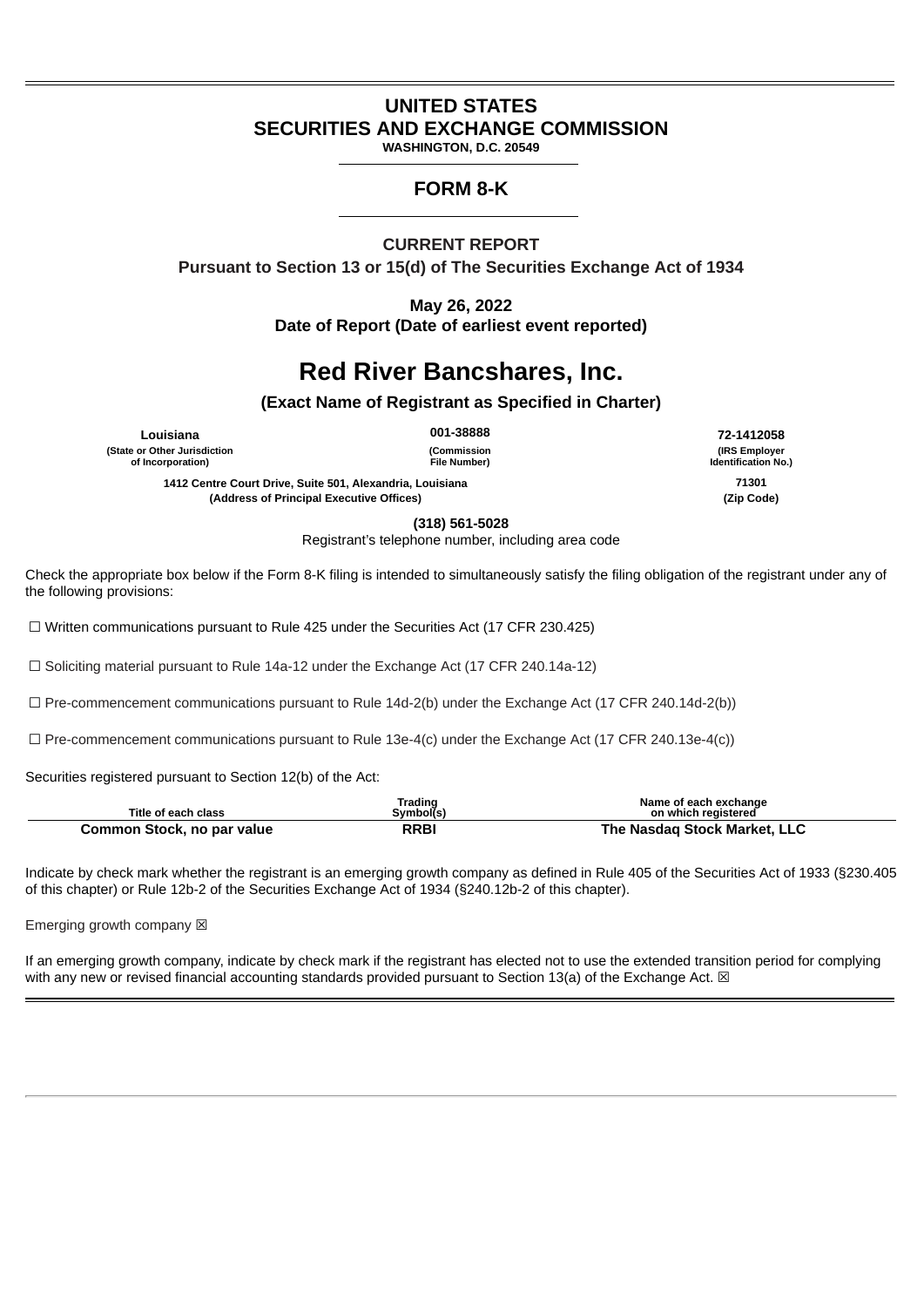#### **Item. 8.01 Other Events.**

On May 26, 2022, the board of directors of Red River Bancshares, Inc. (the "Company") declared a quarterly cash dividend of \$0.07 per share on the Company's common stock. A copy of the press release issued by the Company announcing the dividend declaration is attached to this Current Report on Form 8-K as Exhibit 99.1 and is incorporated herein by reference.

#### **Item. 9.01 Financial Statements and Exhibits.**

(d) Exhibits. The following are furnished as exhibits to this Current Report on Form 8-K.

| <b>Exhibit</b><br><b>Number</b> | <b>Description of Exhibit</b>                                               |
|---------------------------------|-----------------------------------------------------------------------------|
| 99.1                            | Press Release issued by Red River Bancshares, Inc., dated May 26, 2022      |
| 104                             | Cover Page Interactive Data File (embedded within the Inline XBRL document) |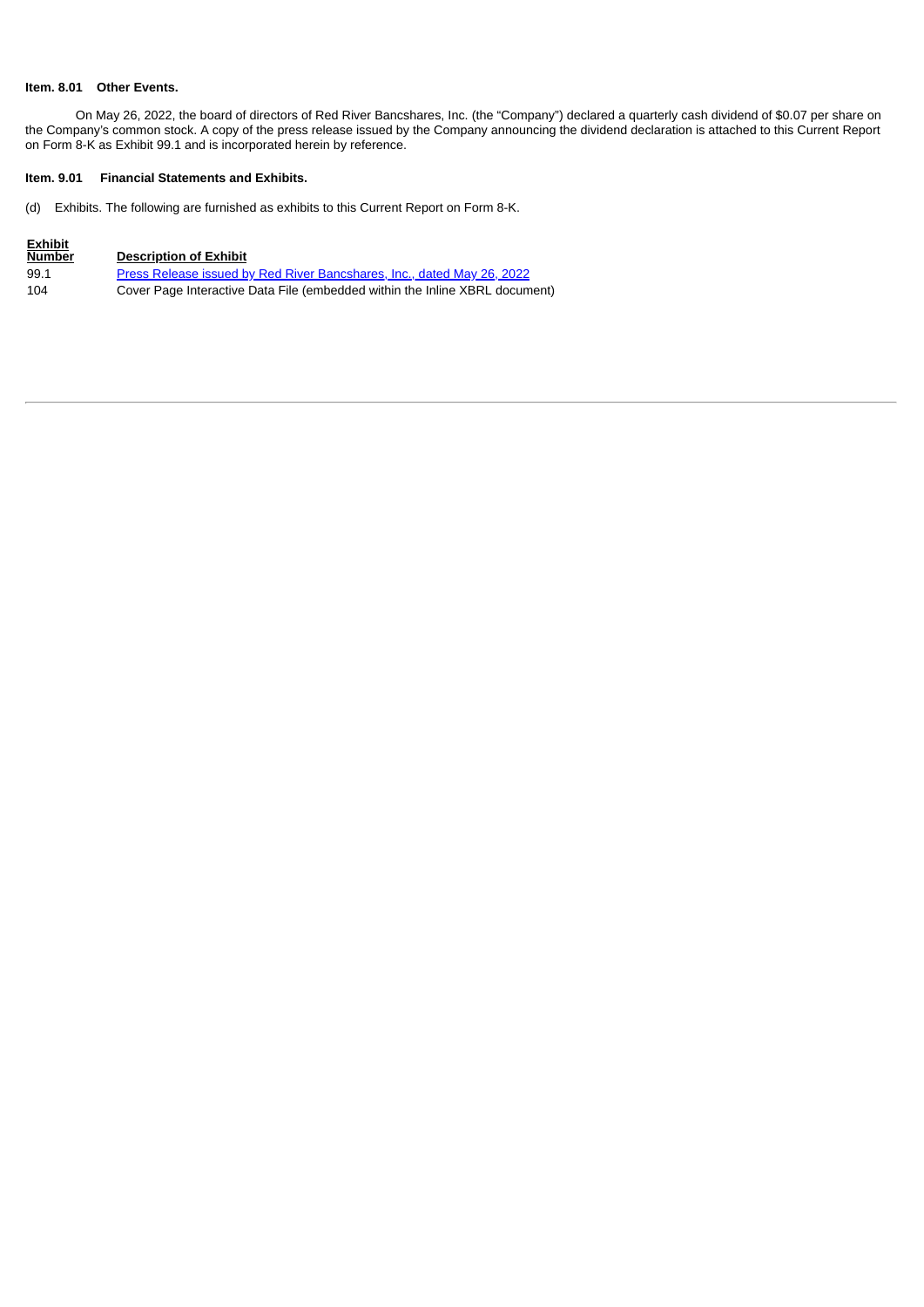#### **SIGNATURES**

 Pursuant to the requirements of the Securities Exchange Act of 1934, the registrant has duly caused this report to be signed on its behalf by the undersigned hereunto duly authorized.

Dated: May 26, 2022

#### **RED RIVER BANCSHARES, INC.**

By: /s/ Amanda W. Barnett

Amanda W. Barnett Senior Vice President, General Counsel, and Corporate Secretary